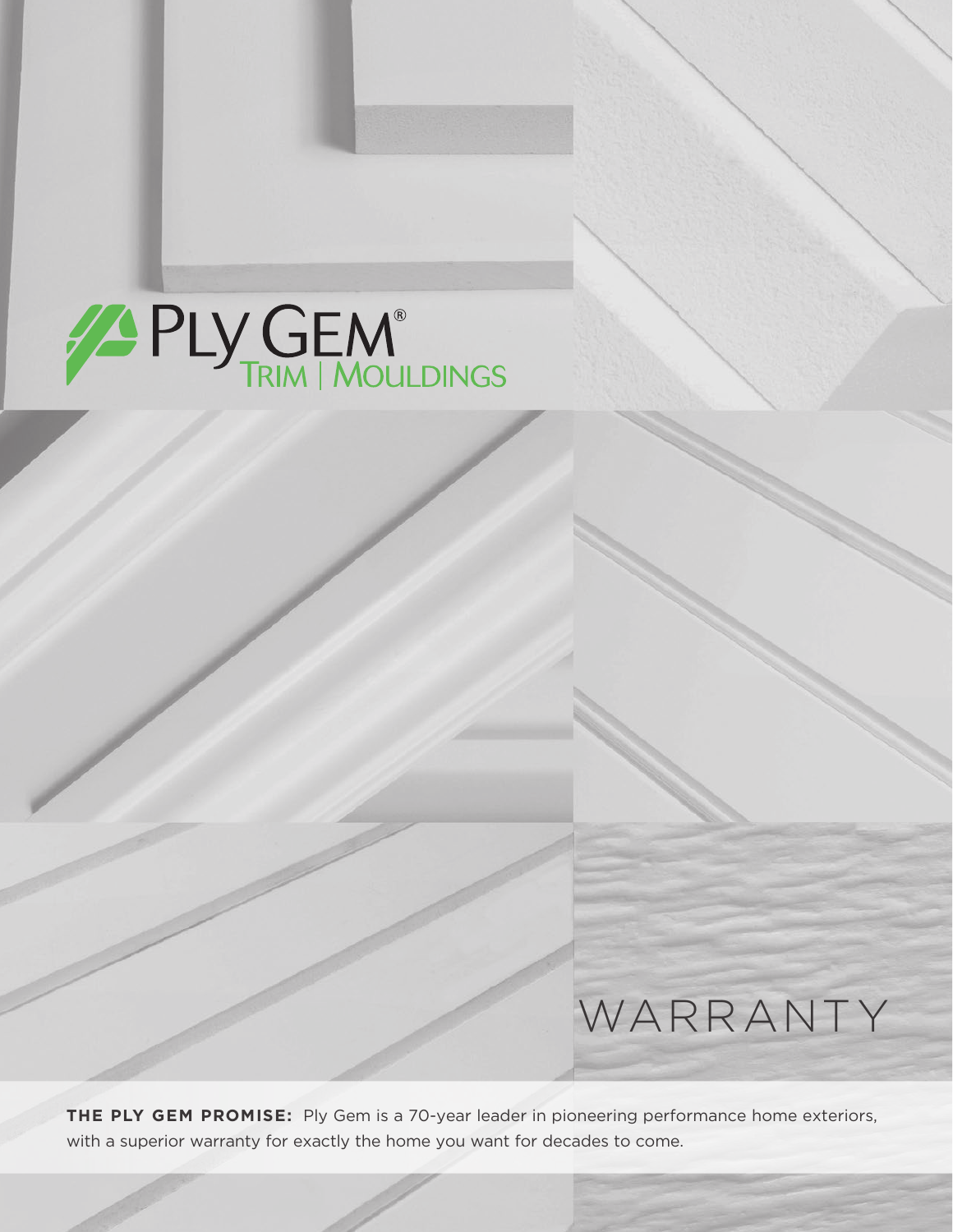## PLY GEM® TRIM | MOULDINGS **REGISTERED 30-YEAR LIMITED TRANSFERABLE WARRANTY**

We at Ply Gem are confident that you will enjoy your experience with Ply Gem Trim Board | Mouldings (the "Products") as we manufacture the Products in accordance with high standards and tight quality controls. It is important for you to know that Ply Gem supports its Products and that, as a consumer-purchaser, Ply Gem will respond to notice from you regarding any product concerns according to the terms set forth below.

#### WHAT DOES THIS WARRANTY COVER?

Ply Gem warrants to you, the owner of the property at the time the Products were installed, that, upon notice from you as required herein, Ply Gem will provide replacement product or refund (as provided below) to correct any rot, corrosion, splintering, delamination or excessive swelling from moisture if it is directly caused by a manufacturing defect in the Product as determined by Ply Gem and has resulted in a significant impairment in usage, provided the Products are installed according to Ply Gem specifications.

IMPORTANT – The products should only be used for the purpose for which they are intended. The Products are NOT designed or tested for use in load bearing or structural applications, including as a replacement for materials such as wood. Please be advised that such improper use could result in injury to the user or others, and we exclude and are not responsible for any damages arising out of such improper use.

#### HOW LONG DOES THE COVERAGE LAST?

If you are an individual installing the Products in a single-family home application, this limited warranty to the original consumer-purchaser of the Products will last for 30 years from the date of original purchase from an authorized Ply Gem dealer as long as you own the property. If you are not an individual (e.g. you are a corporation, condominium, cooperative housing arrangement, unincorporated association, school, church, government or public entity, etc.) or the Products are installed in a multi-family, nonowner occupied or commercial application (such as condominiums, rental properties, apartments, office buildings, schools, churches, government buildings, etc.), the warranty period to the original purchaser of the Products will be 30 years from the date of original purchase from an authorized Ply Gem dealer, prorated as outlined in the Warranty Coverage Schedule below. This limited warranty may be transferred with the property, however, upon the transfer, the warranty period will be no more than 30 years from the date of the original purchase from an authorized Ply Gem dealer, prorated in accordance with the Warranty Coverage Schedule below.

#### WHAT WILL WE DO?

You must notify us in accordance with the notice requirements outlined below and we must validate the complaint. Upon the notification and validation, we will undertake the following:

At our sole option, we will authorize replacement product for any of the Products we determine to be defective under the terms of this limited warranty or refund the original amount paid for the Products by the original property owner, all as prorated in accordance with the Warranty Coverage Schedule below. Under no circumstances and in no event will Ply Gem be liable for any labor charges or other expenses whatsoever in connection with the removal, repair or installation of either the original or replacement products. Ply Gem will not be liable for primer, paint or other coating applied to either the original or replacement products.

In the event we replace the Products under this limited warranty, the warranty applicable to the replacement products will extend only for the time remaining under the original warranty.

#### WHAT THIS WARRANTY DOES NOT COVER?

Any obligation of Ply Gem hereunder is contingent upon proper installation per manufacturer's instructions and good building practices, normal product use, maintenance and proper care. This warranty does not cover:

- any condition not directly caused by a defect in a Product as manufactured.
- any installation or defects or damage of any kind attributable to or resulting from installation, including faulty or improper installation;
- changes in surface color resulting from chalking, fading, discoloring, soiling or staining. Exposure to sunlight, the elements, weather and atmospheric conditions may cause these changes over time; the degree to which weathering occurs will vary depending on air quality, the building's location and other local conditions over which we have no control;
- normal wear or conditions caused by:
	- accidental damage;
	- settlement;
- structural shrinkage or distortion of the property structure;
- fire;
- lightning, hurricane, tornado, windstorm, earthquake, hail, or other acts of God;
- corrosive or abrasive products or harmful chemicals (including harmful cleaning compounds and pesticides);
- fumes or vapors;
- air pollution;
- neglect;
- mishandling;
- improper care;
- improper or harmful cleaning;
- warping or distortion due to exposure to excessive heat sources (e.g., barbecue grills) or exposure to unusual or excessive reflective heat sources (e.g., glass reflection, roofing materials, pools, decks, blacktop, or concrete materials);
- products that have been altered, modified or subjected to unauthorized repair;
- painted surfaces or coatings applied to the Products by the original purchaser, subsequent owners or any third party. (Please note that painting Products with darker colors requires use of specific heat reflective paints as described within our installation guidelines. Concerns with the primer, paint or other coating or finish itself should be addressed directly to the manufacturer of that specific product.);
- any other cause not involving manufacturing defects;
- or any other cause or damage beyond the control of Ply Gem.

#### OTHER LIMITATIONS

- 1. This warranty covers only genuine Ply Gem Trim | Mouldings. It is your responsibility to verify that the products installed are our Products. It is a good idea to retain your proof of purchase in case it is needed if you submit a warranty claim.
- 2. Replacement products may differ in gloss and/or color from Products originally installed on the Property, and Ply Gem shall not be responsible or liable as a result of such variance.
- misuse or abuse;
- vandalism;
- airborne stains, mold and mildew accumulation;
- your failure (of the failure of subsequent property owners) to provide reasonable and necessary maintenance of the Products (see "Care and Maintenance Instructions");
- impact of foreign objects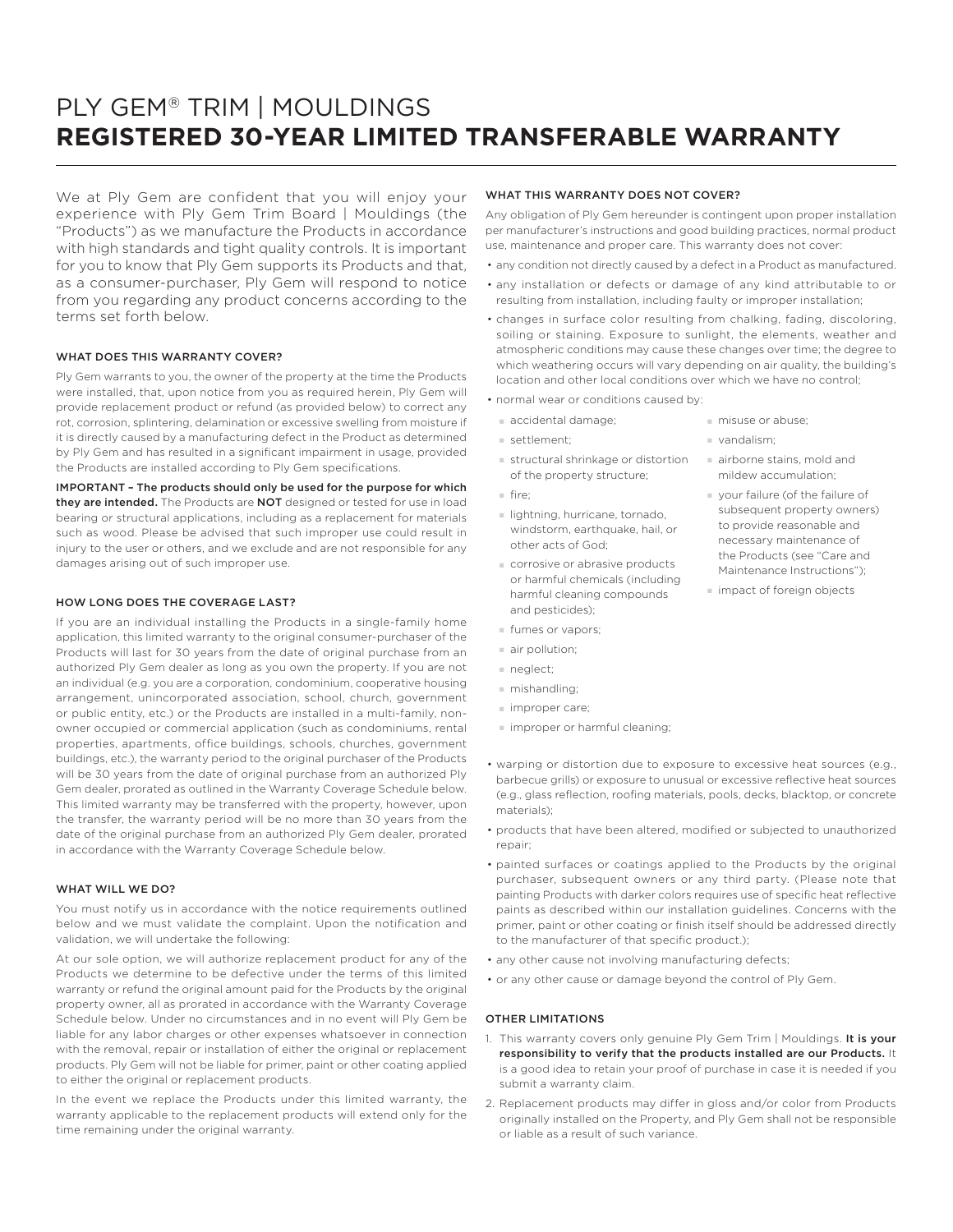

- 3. We reserve the right to discontinue or change any of our products, including design and color changes, at any time and without notice or liability. If, for any reason, Products of the type originally installed are no longer available from us at the time you make a warranty claim, we may substitute another product determined by us to be of comparable quality and/or price and shall not be liable as a result of any difference.
- 4. There are no warranties on these Products other than as set forth in this limited warranty, and no dealer, contractor, applicator, distributor or other is authorized to change or add to this limited warranty. We are not liable to you for a breach of any other written or oral express warranties, such as those, if any, given to you by dealers, contractors, applicators, or distributors of the Products. You agree that no action or inaction of Ply Gem shall constitute a waiver.
- 5. THIS IS THE SOLE WARRANTY FOR PLY GEM TRIM | MOULDINGS PRODUCTS, AND ALL OTHER WARRANTIES, INCLUDING OF MERCHANTABILITY AND FITNESS FOR PURPOSE, ARE DISCLAIMED AND EXCLUDED. THIS IS YOUR EXCLUSIVE WARRANTY AND IS IN LIEU OF ALL OTHER WARRANTIES, EXPRESS OR IMPLIED, INCLUDING BUT NOT LIMITED TO IMPLIED WARRANTIES OF MERCHANTABILITY AND FITNESS FOR A PARTICULAR PURPOSE, REMEDIES OR CLAIMS, IRRESPECTIVE OF SOURCE AND PLY GEM'S NEGLIGENCE. WE EXCLUDE AND IN NO EVENT SHALL WE BE RESPONSIBLE FOR ANY LOSS OF USE, LOST PROFIT, DIMINUTION IN VALUE, CONSEQUENTIAL, SPECIAL, INDIRECT, EXEMPLARY, PUNITIVE OR INCIDENTAL DAMAGES OF ANY KIND. UNDER NO CIRCUMSTANCE SHALL WE BE LIABLE FOR AN AMOUNT EXCEEDING THE PURCHASE PRICE OF THE AFFECTED PRODUCT. COURSE OF DEALINGS, CUSTOM AND USAGE, STATEMENTS, LABELS, ADVERTISING AND PRODUCT REPRESENTATIONS OF ANY KIND SHALL NOT EXPAND THE SCOPE OF THIS WARRANTY.
- 6. Where these limitations are prohibited or otherwise altered by mandatory legal provisions, the warranty shall remain effective to the full extent of the law. This warranty gives you specific legal rights and you may also have other rights which vary from state to state. SOME STATES DO NOT ALLOW THE EXCLUSION OR LIMITATION OF INCIDENTAL OR CONSEQUENTIAL DAMAGES, AND SOME STATES DO NOT ALLOW LIMITATIONS ON HOW LONG AN IMPLIED WARRANTY LASTS, SO THE ABOVE LIMITATION OR EXCLUSION MAY NOT APPLY TO YOU.
- 7. Warranty coverage upon transfer is as described in detail above. Upon any transfer of the property, your obligations become the obligations of the new property owners.

#### HOW DO YOU SUBMIT A WARRANTY CLAIM?

You must submit your claim in writing to us within the warranty period and within thirty (30) days of product failure.

To initiate a claim, you should contact our warranty services number at 1-800-962-3563 to receive a warranty claims packet.

If you would like to submit a claim request in writing, please provide the following information: a description of the claimed product failure and the date the failure was discovered; the warranty registration number (if available); the date of original installation; proof of status as property owner, proof of purchase, date and place of purchase, and your name, address and phone number. Written claims should be sent to Ply Gem Siding Group, Warranty Claims Department, 2600 Grand Blvd., Suite 900, Kansas City, Missouri 64108 or fax your information to 816-426-8210. Ply Gem Siding Group will provide notification of any additional information and physical evidence that may be required to process your claim. When a sample is required, it must be sent at the homeowner's expense. In the event the claim is approved and the homeowner wants the sample returned, there will be a \$25 handling fee.

Ply Gem shall have no obligation whatsoever without proper notice and an opportunity to respond. Upon proper notice, Ply Gem shall be afforded the opportunity to inspect or take other action necessary to formulate a response.

ANY REPAIR OF THE PRODUCTS UNDERTAKEN WITHOUT PRIOR WRITTEN AUTHORIZATION FROM PLY GEM WILL VOID THIS WARRANTY.

#### WARRANTY COVERAGE SCHEDULE

| NUMBER OF YEARS FROM DATE OF<br>PURCHASE TO DATE OF CLAIM               | PERCENTAGE OF PURCHASE PRICE OF ORIGINAL<br>PRODUCTS FOUND TO BE DEFECTIVE UNDER<br>THE TERMS OF THIS LIMITED WARRANTY FOR<br>WHICH PLY GEM WILL BE RESPONSIBLE |  |
|-------------------------------------------------------------------------|-----------------------------------------------------------------------------------------------------------------------------------------------------------------|--|
| 0-30 YEARS SINGLE-FAMILY PROPERTY,<br>OWNER'S OWNERSHIP OF THE PROPERTY | 100%                                                                                                                                                            |  |
| SUBSEQUENT OWNERS AND OTHERS COVERED BY A 30-YEAR PRORATED WARRANTY     |                                                                                                                                                                 |  |
| $0 - 5$ YFARS                                                           | 100%                                                                                                                                                            |  |
| MORE THAN 5 BUT LESS THAN 7                                             | 90%                                                                                                                                                             |  |
| MORE THAN 7 BUT LESS THAN 8                                             | 80%                                                                                                                                                             |  |
| MORE THAN 8 BUT LESS THAN 9                                             | 70%                                                                                                                                                             |  |
| MORE THAN 9 BUT LESS THAN 10                                            | 60%                                                                                                                                                             |  |
| MORE THAN 10 BUT LESS THAN 11                                           | 50%                                                                                                                                                             |  |
| MORE THAN 11 BUT LESS THAN 12                                           | 40%                                                                                                                                                             |  |
| MORE THAN 12 BUT LESS THAN 13                                           | 30%                                                                                                                                                             |  |
| MORE THAN 13 BUT LESS THAN 14                                           | 20%                                                                                                                                                             |  |
| MORE THAN 14 BUT LESS THAN 30                                           | 10%                                                                                                                                                             |  |

#### CARE AND MAINTENANCE

Your selection of Ply Gem Trim & Mouldings to cover your most valuable investment should provide a beautiful appearance and long lasting protection. To keep your home beautiful over the years, you should implement the following procedures at least annually for the major care of your Ply Gem Trim & Mouldings products. Note: The following care and maintenance instructions apply to unpainted Products. For painted surfaces, please follow the care and maintenance directions provided by the coating manufacturer.

- 1. General Cleaning. Use an ordinary garden hose to give your trim and/or mouldings a light rinse working from the top down.
- 2. Moderate Atmospheric Dirt. We recommend at least an annual washing with clear water using a garden hose and soft-bristled brush. A longhandled car washing brush is ideal for this purpose.
- 3. Heavy Industrial Atmospheric Dirt. Wash in the manner indicated above, but use the following solution:
	- 1/3 Cup detergent (Tide®, for example) 2/3 Cup trisodium phosphate
	- 1 gallon water
- 4. Mildew Accumulation. Mildew can collect on surfaces of all types of building products and is often evident on surfaces that have not been properly cared for and maintained. Normally, mildew will appear as black spots. Mildew can be removed by using the basic cleaning solution above with the addition of sodium hypochlorite as follows:
	- 1/3 Cup detergent (Tide®, for example)
	- 2/3 Cup trisodium phosphate
	- 1 quart sodium hypochlorite 5% solution (Clorox®, for example) 3 quarts water

CAUTION: Do not exceed the recommended concentrations of cleaners; to do so can cause damage to the products' surfaces. Avoid skin and eye contact with the solution, and in all cases follow manufacturer's instructions for the use of cleaning compounds and solutions. Avoid use of abrasive-type cleaners and strong solvents. Test any cleaner on an inconspicuous area before applying to major areas. To minimize streaking always clean from the bottom to the top and follow with a rinsing of clear water. Excessive scrubbing is unnecessary, can be harmful to the products, and may cause undesirable glossy areas over the finish.

CAUTION: Do not use or mix sodium hypochlorite with other household chemicals or products containing ammonia. To do so will release hazardous gases.

Effective: December 1, 2012